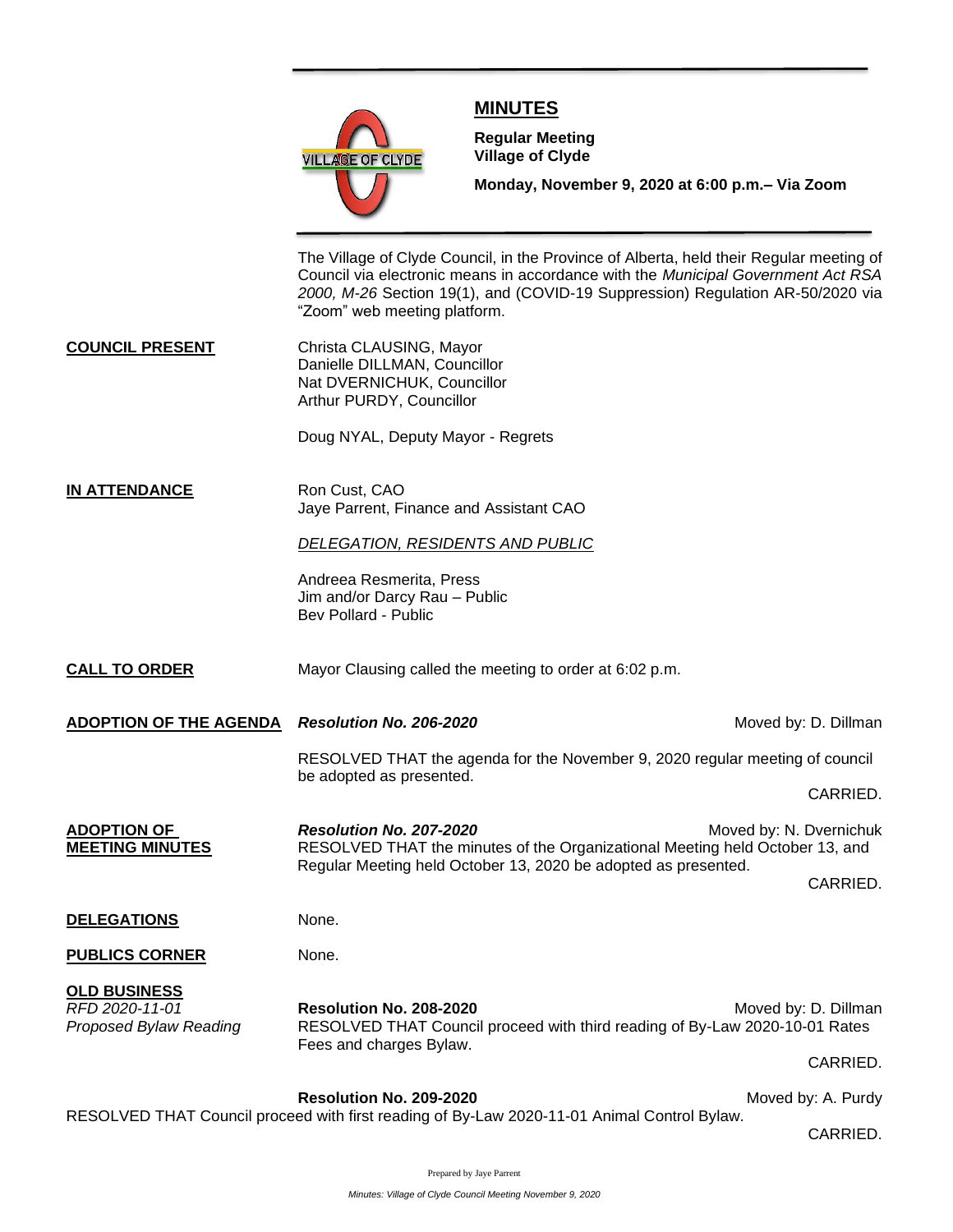|                                                                                                                                                  | Resolution No. 210-2020<br>RESOLVED THAT Council proceed with second reading of By-Law 2020-11-01 Animal Control Bylaw.                                                                    | Moved by: N. Dvernichuk | CARRIED.                         |
|--------------------------------------------------------------------------------------------------------------------------------------------------|--------------------------------------------------------------------------------------------------------------------------------------------------------------------------------------------|-------------------------|----------------------------------|
|                                                                                                                                                  | Resolution No. 211-2020<br>RESOLVED THAT Council proceed with unanimous consent for third reading of By-Law 2020-11-01 Animal Control<br>Bylaw.                                            |                         | Moved by: C. Clausing            |
|                                                                                                                                                  |                                                                                                                                                                                            |                         | CARRIED.                         |
|                                                                                                                                                  | Resolution No. 212-2020<br>RESOLVED THAT Council proceed with third reading of By-Law 2020-11-01 Animal Control Bylaw.                                                                     | Moved by: N. Dvernichuk |                                  |
|                                                                                                                                                  |                                                                                                                                                                                            |                         | CARRIED.                         |
|                                                                                                                                                  | Resolution No. 213-2020<br>RESOLVED THAT Council proceed with first reading of By-Law 2020-11-02 Campground Bylaw.                                                                         |                         | Moved by: A. Purdy               |
|                                                                                                                                                  |                                                                                                                                                                                            |                         | CARRIED.                         |
|                                                                                                                                                  | Resolution No. 214-2020                                                                                                                                                                    | Moved by: N. Dvernichuk |                                  |
|                                                                                                                                                  | RESOLVED THAT Council proceed with second reading of By-Law 2020-11-02 Campground Bylaw.                                                                                                   |                         | CARRIED.                         |
|                                                                                                                                                  | Resolution No. 215-2020<br>RESOLVED THAT Council proceed with unanimous consent for third reading of By-Law 2020-11-02 Campground<br>Bylaw.                                                |                         | Moved by: A. Purdy               |
|                                                                                                                                                  |                                                                                                                                                                                            |                         | CARRIED.                         |
|                                                                                                                                                  | Resolution No. 216-2020<br>RESOLVED THAT Council proceed with third reading of By-Law 2020-11-02 Campground Bylaw.                                                                         |                         | Moved by: D. Dillman<br>CARRIED. |
|                                                                                                                                                  | Resolution No. 217-2020<br>RESOLVED THAT Council proceed with first reading of By-Law 2020-11-03 Amend Land Use Bylaw.                                                                     |                         | Moved by: D. Dillman             |
|                                                                                                                                                  |                                                                                                                                                                                            |                         | CARRIED.                         |
|                                                                                                                                                  | Resolution No. 218-2020<br>RESOLVED THAT Council proceed with second reading of By-Law 2020-11-03 Amend Land Use Bylaw.                                                                    |                         | Moved by: A. Purdy               |
|                                                                                                                                                  |                                                                                                                                                                                            |                         | CARRIED.                         |
|                                                                                                                                                  | Resolution No. 219-2020<br>RESOLVED THAT Council proceed with unanimous consent for third reading of By-Law 2020-11-03 Amend Land Use<br>Bylaw.                                            | Moved by: N. Dvernichuk |                                  |
|                                                                                                                                                  |                                                                                                                                                                                            |                         | CARRIED.                         |
|                                                                                                                                                  | Resolution No. 220-2020<br>RESOLVED THAT Council proceed with third reading of By-Law 2020-11-03 Amend Land Use Bylaw.                                                                     |                         | Moved by: D. Dillman             |
|                                                                                                                                                  |                                                                                                                                                                                            |                         | CARRIED.                         |
| RFD 2020-11-02<br>Tri-Council Christmas Party<br><b>Funding Re-Allocation</b><br>Tri-Council Christmas due to the COVID-19 Pandemic.<br>CARRIED. | Resolution No. 221-2020<br>RESOLVED THAT Council donate \$1000.00 under line item of 2-12-00-991 to the<br>Westlock and District FCSS Christmas Spirit Program in lieu of hosting the 2020 |                         | Moved by: A. Purdy               |
| <b>NEW BUSINESS</b>                                                                                                                              |                                                                                                                                                                                            |                         |                                  |

*COVID-19 Verbal Status* **Resolution No. 222-2020**<br>Resolved that Council direct Administration to prepare a draft masking bylaw and **Resolved that Council direct Administration to prepare a draft masking bylaw and** report on the costs associated with the enforcement of the proposed bylaw for discussion at the December meeting.

CARRIED.

Prepared by Jaye Parrent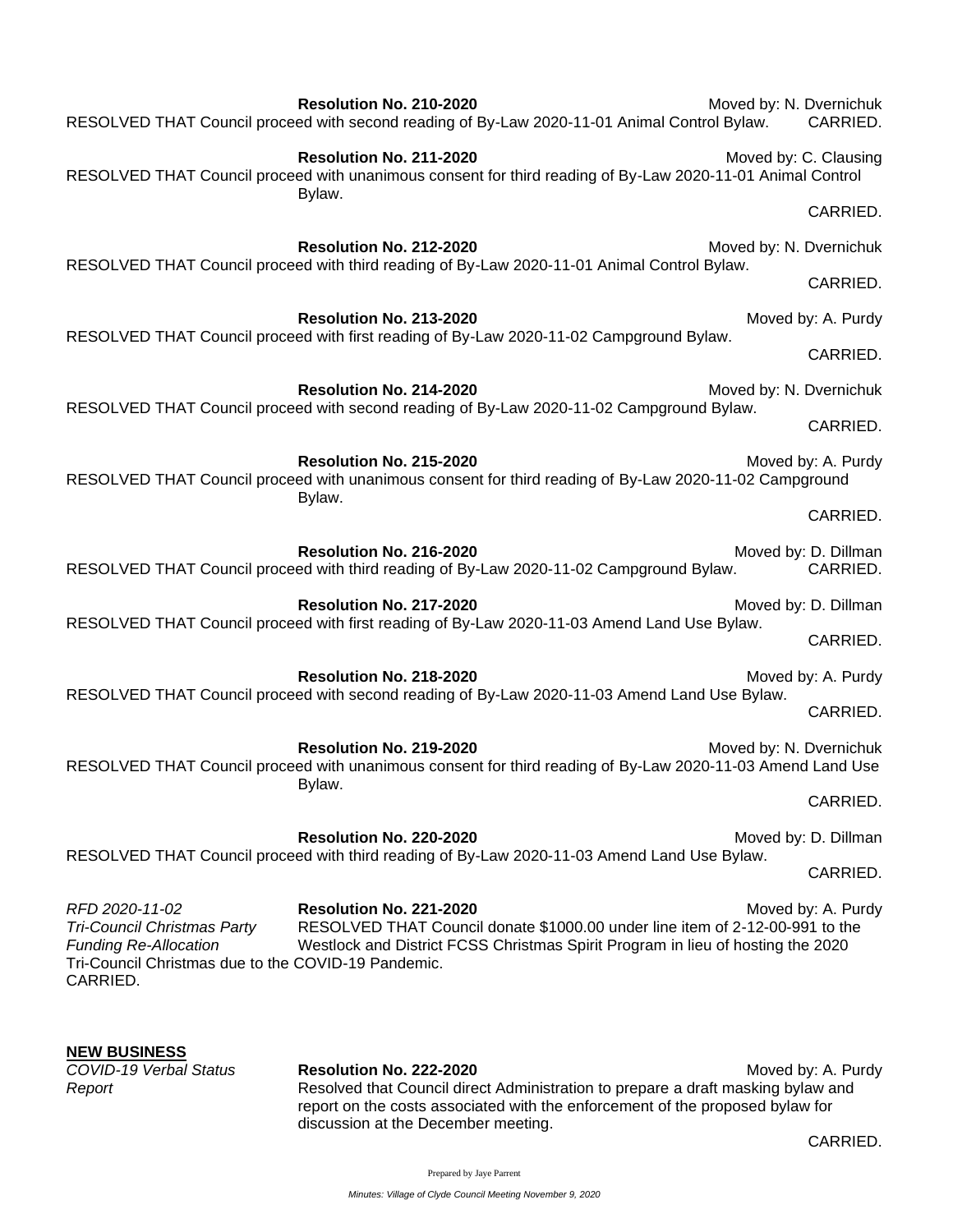| RFD 2020-11-03<br>Transfer of Municipal Income<br>Losses and Associated<br>Expenses as a result of<br>COVID-19 Pandemic | Resolution No. 223-2020<br>RESOLVED THAT Council direct Administration to re-allocate \$38,541.00 from<br>unrestricted reserves to line item 2-24-00-840 to capture all COVID-19 related<br>expenses as identified by the Municipal Operating Stimulus Transfer program<br>operated by the Government of Alberta.                                     | Moved by: D. Dillman                                                                                     |  |
|-------------------------------------------------------------------------------------------------------------------------|-------------------------------------------------------------------------------------------------------------------------------------------------------------------------------------------------------------------------------------------------------------------------------------------------------------------------------------------------------|----------------------------------------------------------------------------------------------------------|--|
|                                                                                                                         | Bev Pollard left the meeting at 6:55 pm.                                                                                                                                                                                                                                                                                                              | CARRIED.                                                                                                 |  |
| RFD 2020-11-04<br><b>Budgetary Consideration for</b><br><b>Emergency Management</b><br><b>Desktop Exercises</b>         | Resolution No. 224-2020<br>RESOLVED THAT Council direct Administration to allocate \$1000.00 under an<br>Emergency Management line item for Desktop Exercises and training in the 2021<br>operating budget.                                                                                                                                           | Moved by: A. Purdy                                                                                       |  |
|                                                                                                                         |                                                                                                                                                                                                                                                                                                                                                       | CARRIED.                                                                                                 |  |
| RFD 2020-11-05<br>Returning Officer for the 2021                                                                        | Resolution No. 225-2020<br>for a Returning Officer to address the needs of the Village of Clyde with the<br>upcoming general municipal election which will be brought to Council for<br>consideration.                                                                                                                                                | Moved by: N. Dvernichuk<br>RESOLVED THAT Council direct Administration to develop a Request for Proposal |  |
|                                                                                                                         |                                                                                                                                                                                                                                                                                                                                                       | CARRIED.                                                                                                 |  |
| RFD 2020-11-06<br>Investigation into Landfill<br>History                                                                | Resolution No. 226-2020<br>RESOLVED THAT Council direct Administration to research the history on the<br>Village of Clyde and Westlock Landfill usage and agreements and provide a<br>comprehensive report back to Council.                                                                                                                           | Moved by: A. Purdy                                                                                       |  |
|                                                                                                                         |                                                                                                                                                                                                                                                                                                                                                       | CARRIED.                                                                                                 |  |
| <b>CLOSED SESSION</b>                                                                                                   | Resolution No. 227-2020<br>RESOLVED THAT Village of Clyde Council enter to Closed Session under FOIP section 24, Economic Development<br>(Advice from Officials); and section 16(1) Contract Negotiations - Potential for Loss<br>of Gain of a Third Party at 7:13 p.m.                                                                               | Moved by: N. Dvernichuk<br>CARRIED.                                                                      |  |
|                                                                                                                         | Resolution No. 228-2020<br>RESOLVED THAT Village of Clyde Council return to an open meeting at 7:30 p.m.                                                                                                                                                                                                                                              | Moved by: D. Dillman<br>CARRIED.                                                                         |  |
|                                                                                                                         | Jim and Darcy Rau left the meeting during the closed session.                                                                                                                                                                                                                                                                                         |                                                                                                          |  |
|                                                                                                                         | Resolution No. 229-2020<br>RESOLVED THAT Council direct Administration to move forward in accepting the<br>offer to purchase and executing the sale of land located at Lot 12, Block 6, Plan<br>1121NY at a rate of five thousand dollars \$5000.00, including authorizing the mayor<br>and CAO to execute the sign off and transfer of the property. | Moved by: A. Purdy<br>CARRIED.                                                                           |  |
| <b>FINANCIALS</b>                                                                                                       | Resolution No. 230-2020<br>RESOLVED THAT Council accept the October 2020 Bank Reconciliation, October<br>2020 accounts payable Cheque list and October 31, 2020 Year to Date Trial Balance<br>as presented.                                                                                                                                           | Moved by: D. Dillman<br>CARRIED.                                                                         |  |
| <b>CAO REPORTS</b>                                                                                                      | Resolution No. 231-2020<br>RESOLVED THAT Council accept the Action List for October 2020 as presented.                                                                                                                                                                                                                                                | Moved by: N. Dvernichuk<br>CARRIED.                                                                      |  |

Prepared by Jaye Parrent